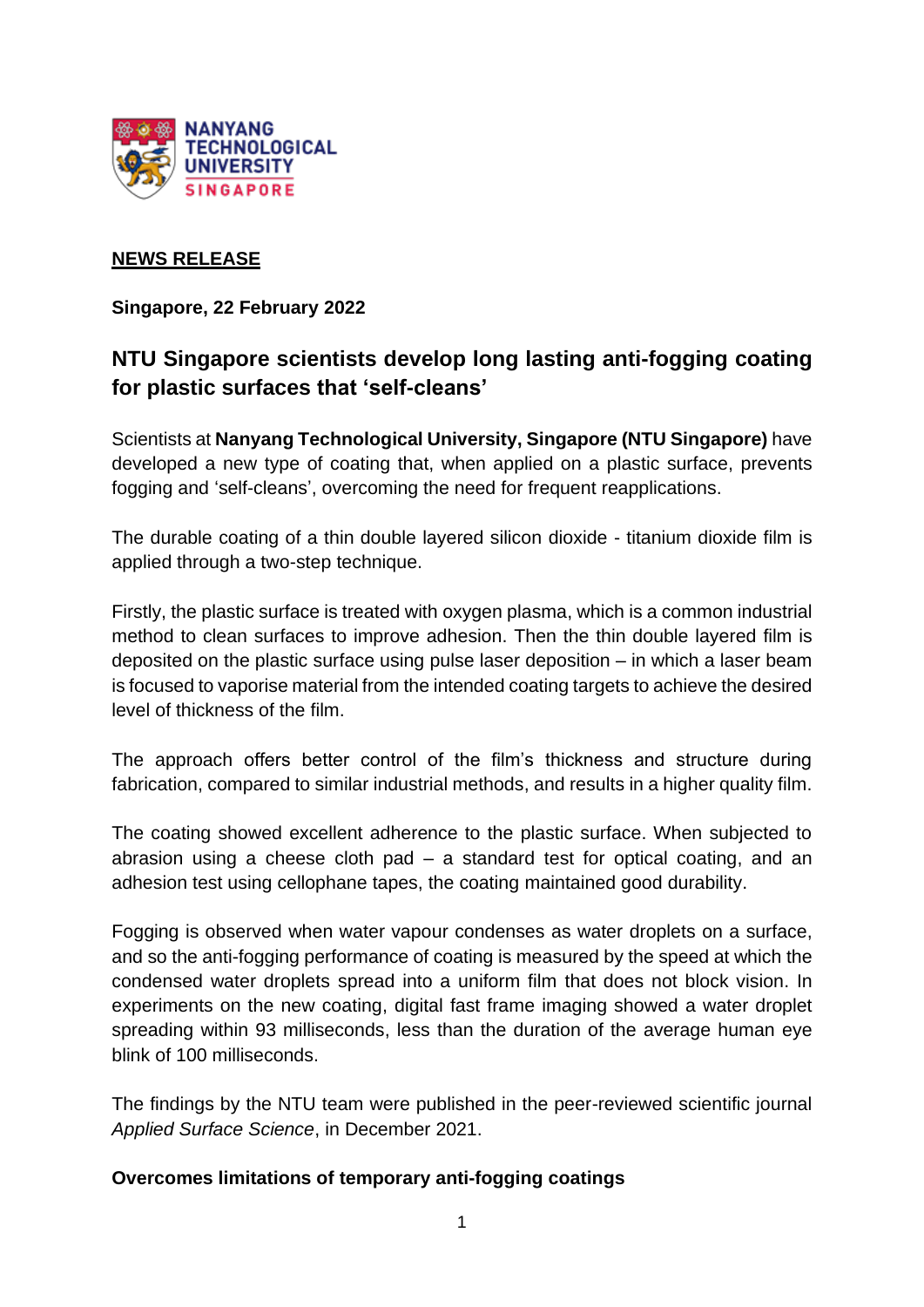Anti-fogging sprays and wipes are popular products among spectacle or eyeglass wearers, more so since the COVID-19 pandemic as mask wearing becomes the norm and wearers seek to prevent condensation obscuring their view.

Anti-fogging coatings are also used in solar panels, windshields and displays or lenses that are used in humid environments.

However, current solutions in the market, such as anti-fogging sprays and wipes are temporary as they cannot withstand washing and must be reapplied regularly. In addition, they are prone to surface contamination by dirt or bacteria, which means replacement or maintenance is necessary.

While researchers elsewhere have developed anti-fogging coatings for plastics, two of the biggest barriers to their widespread adoption are the long processing time for fabrication and poor durability – that is, weak adhesion between the plastic surface and the coating.

Co-principal investigator of the study, **Professor Chen Zhong of the NTU School of Materials Science and Engineering (MSE)** said, "Most anti-fogging solutions today are temporary and have limited efficacy. Our team has demonstrated an approach that is fast to fabricate, taking around an hour, and produces long-lasting results, proving its potential for wide-ranging practical applications."

As a result of the long-lasting anti-fogging and 'self-cleaning' ability of the newly devised coating, the NTU research team believes their innovation offers an attractive, long-term solution to overcome issues of plastic fogging that may also reduce costs and waste.

## **Coating 'self-cleans' under sunlight exposure**

Titanium dioxide - a chemical used in the coating developed by the NTU team, has photocatalytic ability, meaning it can 'self-clean' by reacting with and removing organic residues under sunlight (ultraviolet light) exposure.

In lab tests, of its 'self-cleaning' ability, the newly developed coating was able to break down contaminants (i.e., bacteria, dirt) on the plastic surface after a full day of ultraviolet light exposure.

Co-lead researcher, **Professor Rajdeep Singh Rawat, Head, Natural Sciences & Science Education Academic Group at the National Institute of Education, NTU,**  said, "Our innovation is promising for use in industrial applications of various optical components, for example, on surveillance camera protective covers. The ability for the coating to 'self-clean' makes it a low-maintenance and trouble-free solution since the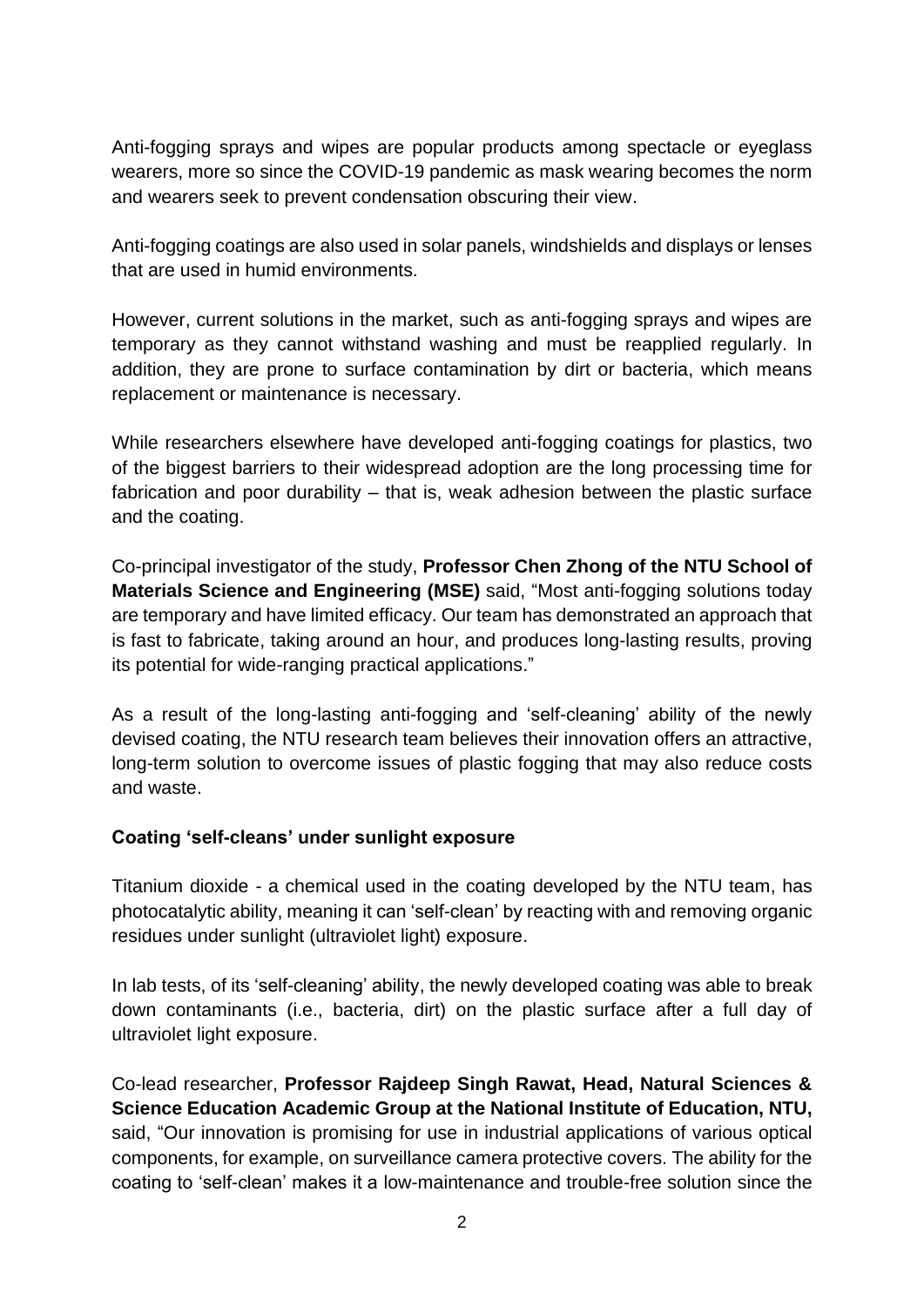cover may be less obscured by surface dirt and grime, providing a clearer view for surveillance."

The newly developed coating is also anti-reflective with a superior visible light transmittance of up to 89 per cent on a regular plastic lens, about 5 per cent better than the same lens without a coating. This is particularly useful for use in eyeglasses, as higher visible light transmittance allows for more light to travel through the plastic and reach the eye, allowing greater clarity.

First author of the study **Sun Ye, a PhD student at the School of MSE**, said, "The reported results prove the multifunctionality of our coating. It is antireflective, antifogging, and self-cleaning. Additionally, the fabrication approach is fast and easy to implement with great durability. This makes our innovation unique among other antifogging methods which tend to end up with coatings with limited functions."

The research team has filed a Singapore patent for the innovation and the team is looking to strike up industrial collaborations to take the innovation from lab to market.

\*\*\*

#### **Notes to Editor:**

Paper titled ["Mechanically robust multifunctional antifogging coating on transparent"](https://www.sciencedirect.com/science/article/abs/pii/S0169433221033304?via%3Dihub)*,*  published in *Applied Surface Science*, 22 December 2021. https://doi.org/10.1016/j.apsusc.2021.152307

\*\*\*END\*\*\*

#### **Media contact:**

Ms Junn Loh Manager, Media Relations Corporate Communications Office Nanyang Technological University, Singapore Email: [junn@ntu.edu.sg](mailto:junn@ntu.edu.sg)

## *About Nanyang Technological University, Singapore*

A research-intensive public university, Nanyang Technological University, Singapore (NTU Singapore) has 33,000 undergraduate and postgraduate students in the Engineering, Business, Science, Humanities, Arts, & Social Sciences, and Graduate colleges. It also has a medical school, the Lee Kong Chian School of Medicine, set up jointly with Imperial College London.

NTU is also home to world-class autonomous institutes – the National Institute of Education, S Rajaratnam School of International Studies, Earth Observatory of